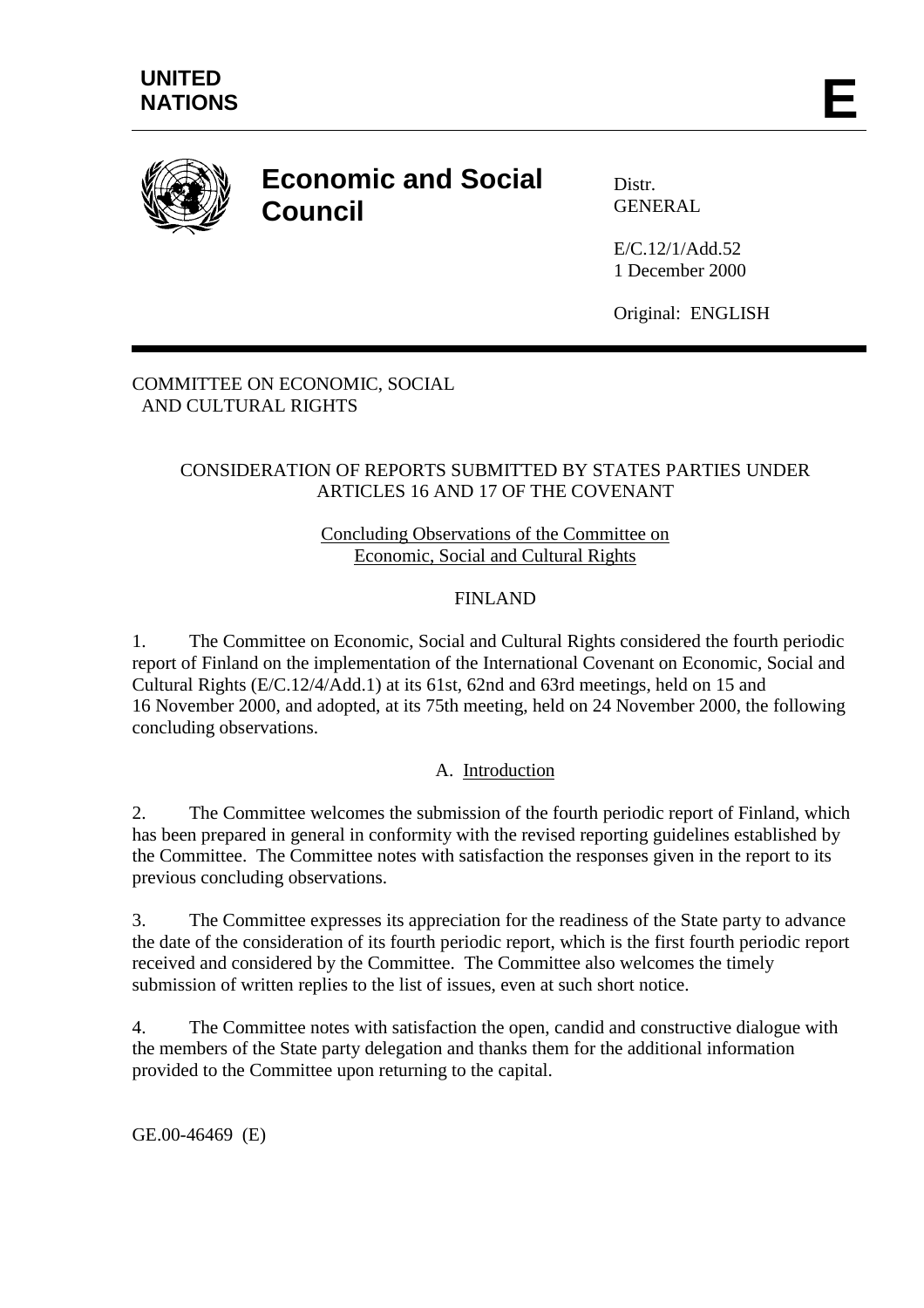### B. Positive aspects

5. The Committee commends the State party on its ratification of the Additional Protocol to the European Social Charter providing for a system of collective complaints, and for its support for the draft optional protocol to the International Covenant on Economic, Social and Cultural Rights.

6. The Committee welcomes the participation of NGOs in the drafting of the State party's periodic reports on the implementation of human rights conventions.

7. The Committee notes with satisfaction the inclusion in the State party's Constitution of age as a prohibited ground of discrimination.

8. The Committee notes with appreciation the adoption by the State party of a programme on the integration of immigrants (April 1999), as well as the proposal prepared by the Ministry of Labour for a plan of action to prevent ethnic discrimination and racism. The Committee further welcomes the proposal for the establishment of an Office of Ombudsman against Ethnic Discrimination.

9. The Committee welcomes the decrease in unemployment, in general, and the fall in youth unemployment, in particular in Finland over the reporting period.

10. The Committee notes with appreciation that at the 159th session of the UNESCO Executive Board (May 2000) Finland underlined the importance of collaboration between the Committee on Economic, Social and Cultural Rights and UNESCO in the context of follow-up to the Dakar Framework for Action (April 2000), with a view to achieving the effective realization of the right to education.

C. Factors and difficulties impeding the implementation of the Covenant

11. The Committee notes the favourable economic conditions prevailing in Finland and observes no insurmountable factors or difficulties preventing the State party from effectively implementing the Covenant.

D. Principal subjects of concern

12. The Committee is concerned that, while the Covenant may be directly invoked before the courts of Finland, there is no case law data suggesting that this has ever happened. In this respect, the Committee is concerned that lawyers and judges may not be sufficiently aware of the rights enshrined in the Covenant.

13. The Committee notes with concern that in 1999 Finland devoted only 0.32 per cent of its Gross Domestic Product (GDP) to international cooperation, while the United Nations recommendation in this regard is 0.7 per cent of GDP for industrialized countries.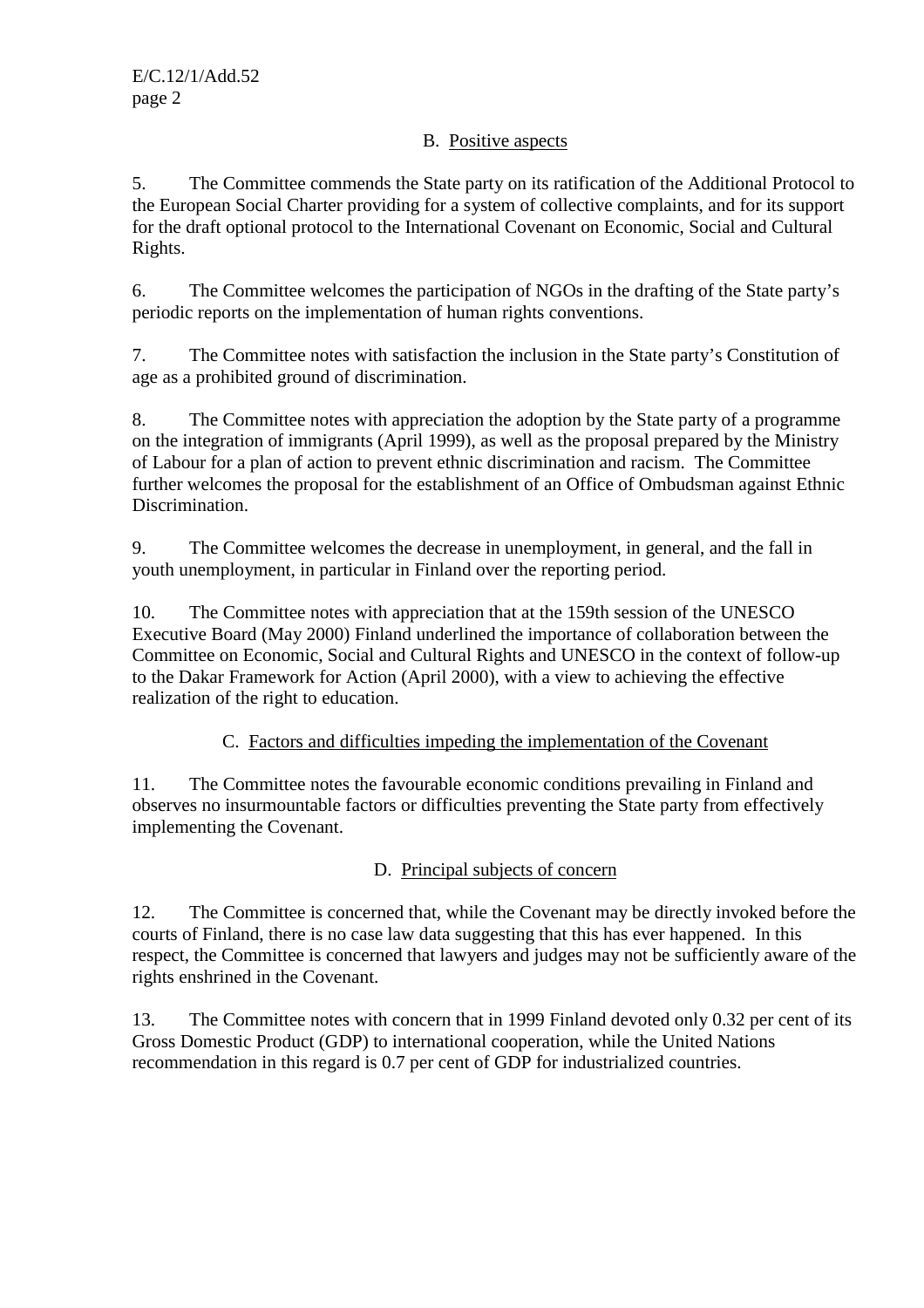14. The Committee regrets that, despite the many initiatives taken by the State party to combat racial discrimination, racist attitudes prevail among the population, perpetuating discrimination against minorities and foreigners, especially in employment.

15. The Committee expresses concern about the practical enjoyment of their labour rights by the so-called "stand-by" workers who allegedly can be laid off without notice.

16. The Committee reiterates its concern, expressed in paragraph 13 of its previous concluding observations (E/C.12/1/Add.8), that although collective agreements in some sectors of professional activity contain provisions for the determination of minimum wages, no minimum wage is guaranteed nationally.

17. While welcoming the several studies and projects concerning violence against women carried out in the past few years in Finland, the Committee notes with concern that the phenomenon has reached alarming proportions. The Committee reiterates its regret at the absence of comparative statistical information on the extent of the problem, as well as lack of information on the remedies, rehabilitation and services provided to victims.

18. The Committee notes with concern the lack of affordable accommodation, especially in the Helsinki metropolitan area, for the homeless, a group consisting mainly of alcoholics, drug abusers, victims of domestic violence and the mentally ill.

19. The Committee regrets the weakening of the public health care system as a result of cuts in the Government's health spending.

20. The Committee is particularly concerned that certain municipalities allocate insufficient funds to health care services. This has resulted in inequality with regard to levels of health care service provision depending on the place of residence, to the detriment in particular of children, persons with physical and mental disabilities and older persons.

# E. Suggestions and recommendations

21. The Committee urges the State party to formulate and implement a national plan of action for the protection and promotion of human rights, as recommended in paragraph 71 of the Vienna Declaration and Programme of Action of 1993.

22. The Committee encourages the State party to ensure that all judges and lawyers receive further training provided free of charge to familiarize them with the provisions of the Covenant and the general comments adopted by the Committee.

23. The Committee recommends that the State party review its budget allocation for international cooperation with a view to increasing its contribution in accordance with the United Nations recommendation.

24. The Committee encourages the State party, as a member of international financial institutions, to do all it can to ensure that the policies and decisions of those organizations are in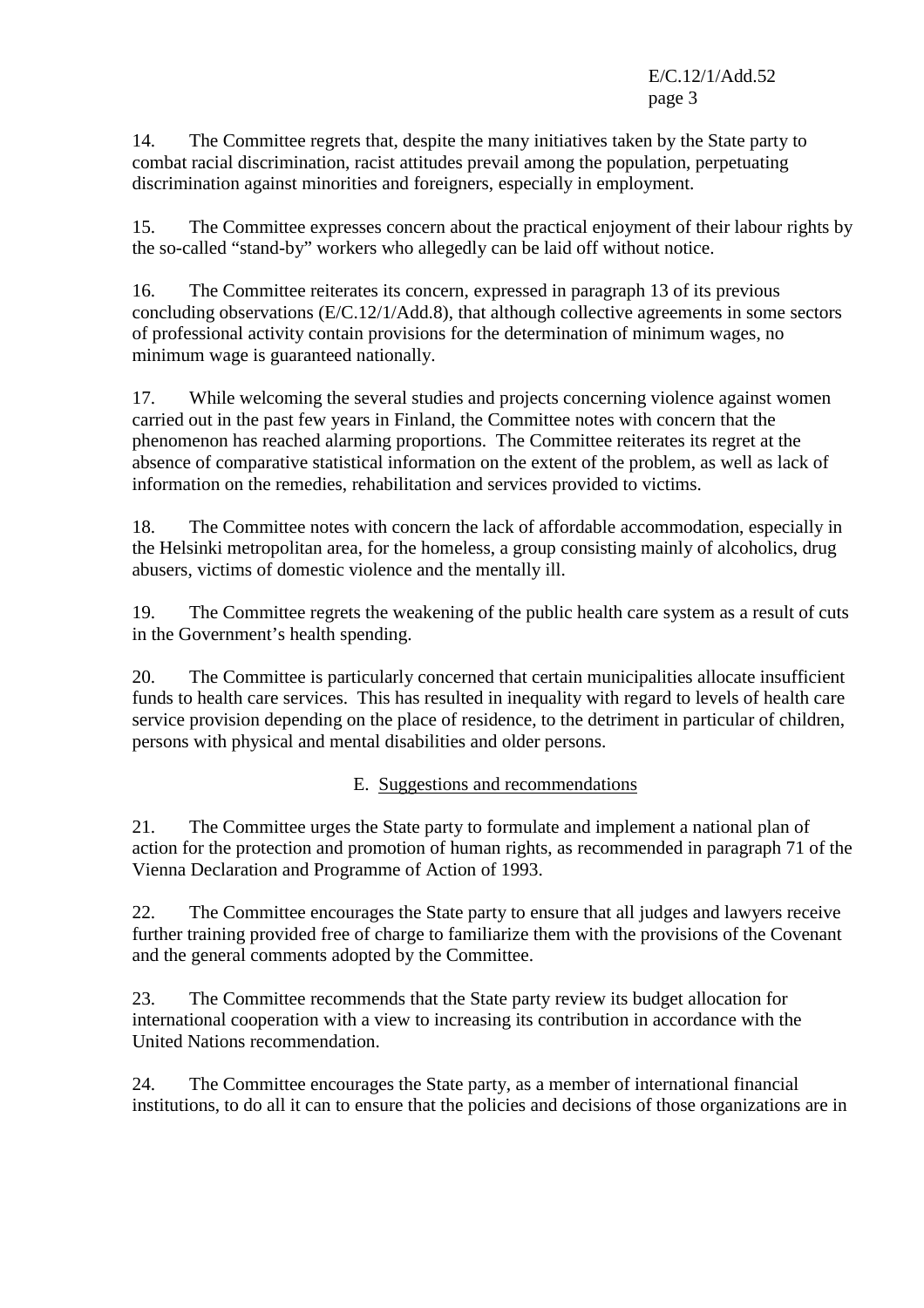conformity with the obligations of States parties to the Covenant, in particular the obligations contained in article 2.1 concerning international assistance and cooperation.

25. The Committee urges the State party to finalize its review of the legislation concerning the Sami population with a view to ratifying ILO Convention No. 169. The Committee recommends that the State party settle the question of Sami land title as a matter of high priority.

26. The Committee requests the State party to provide information in its fifth periodic report on the enjoyment by the Roma of their economic, social and cultural rights.

27. The Committee urges the State party to continue and strengthen its efforts to combat racism and xenophobia.

28. The Committee recommends that the State party ensure that legislative provisions concerning job security are effectively implemented, especially as regards the most vulnerable groups, such as part-time, "stand-by" workers and foreigners.

29. The Committee reiterates the recommendation made in paragraph 20 of its previous concluding observations (E/C.12/1/Add.8) that the State party provide for minimum wages at the national level, in order for protection to be ensured also to workers who are not protected by sectoral collective agreements.

30. The Committee requests the State party to provide comparative statistical data, in its fifth periodic report, on the extent of violence against women. The Committee also requests detailed information on the results of the measures taken by the Government to address the phenomenon, including on facilities, rehabilitation and remedies accorded to victims.

31. The Committee further recommends that the State party ensure that adequate resources are afforded to public health services and that the cost of private health care remains affordable to all sectors of society.

32. The Committee calls on the State party to ensure that municipalities provide adequate health services, especially to vulnerable groups such as children, older persons and persons with physical and mental disabilities. In this respect, the Committee requests the State party to provide information, in its fifth periodic report, on the services available in municipalities particularly for those in need of mental health care services.

33. The Committee calls upon the State party to take special care in ensuring the equality of standards in education for all in accordance with article 13 of the Covenant and the Committee's General Comments Nos. 11 and 13.